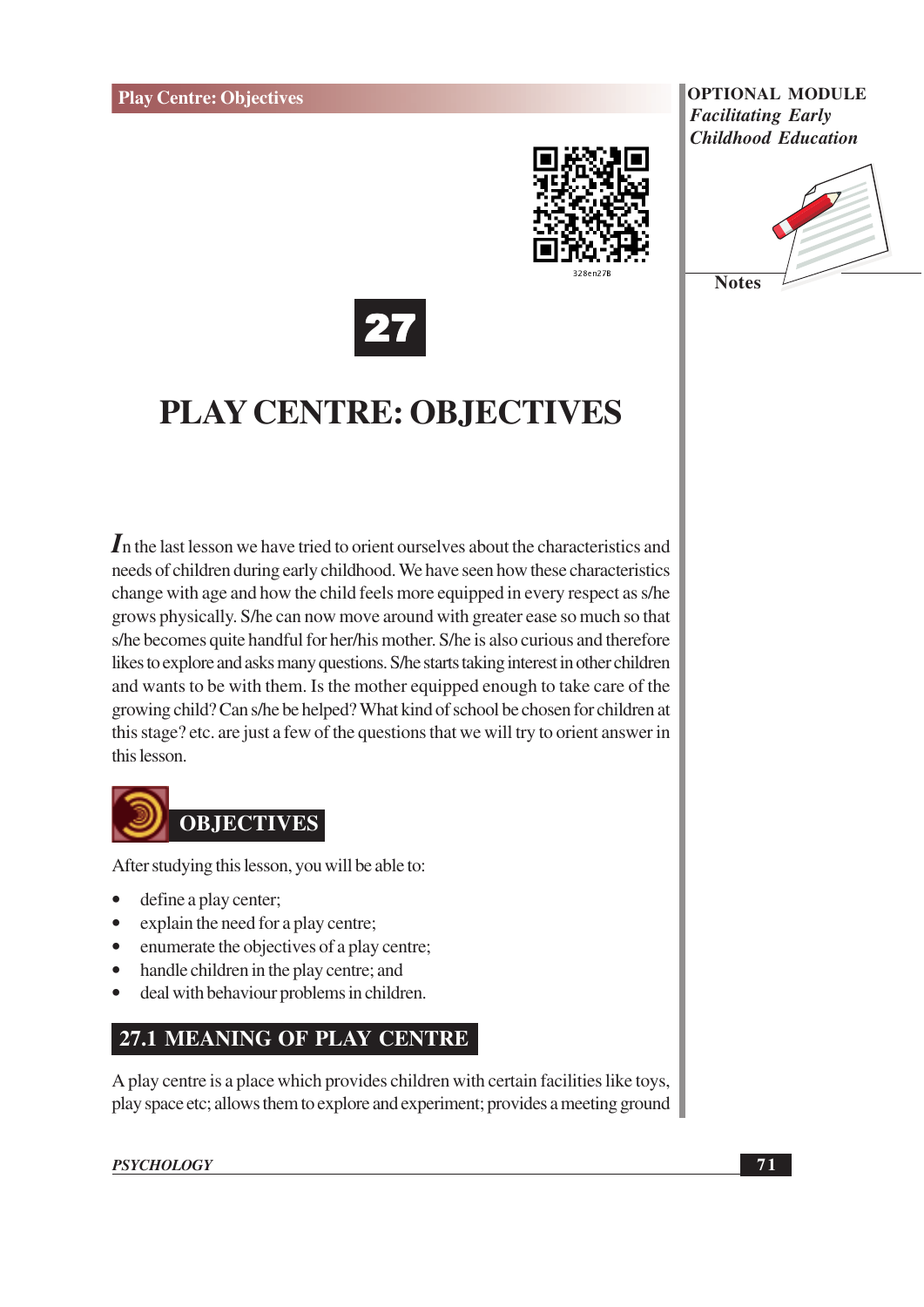### **OPTIONAL MODULE Facilitating Early Childhood Education**



**Notes** 

for many children and therefore enhances the all round development of each child. The focus is not on formal teaching but on learning through play. The environment is friendly and stimulating.

The play centre caters to  $2 - 5$  year olds who come for 2-3 hours each day.

Thus you can say that:

Play centres:

- (a) are child centred units which allow children to progress at their own pace
- (b) focuses on holistic development of the child
- (c) invites independent and group learning through play, exploration and investigation. Learning therefore, becomes an enjoyable experience.
- (d) helps to sustain motivation for school and schooling.

Play centre is not

- (a) a miniature primary school
- (b) a place where teacher centred education is encouraged
- (c) a place where passive learning and blind obedience is required.

#### **Activity**

Observe a play centre around and describe its activities.

### 27.2 NEED AND BASIS FOR A PLAY CENTRE

Hence, can you say why children need to attend a play centre?

There are certain unique characteristics of the learning process of  $2-5$  year olds that demand a play centre. They include following:

- (a) Children learn naturally through play
- (b) Children learn best by doing
- (c) Children's attention span is not very long  $(7-15 \text{ minutes})$
- (d) The brain at 3 years is eighty percent of the adult brain mass facilitating maximum learning, hence they need a stimulating environment at this age.
- (e) Children learn easily from each other, from older children, from adults and from the physical environment.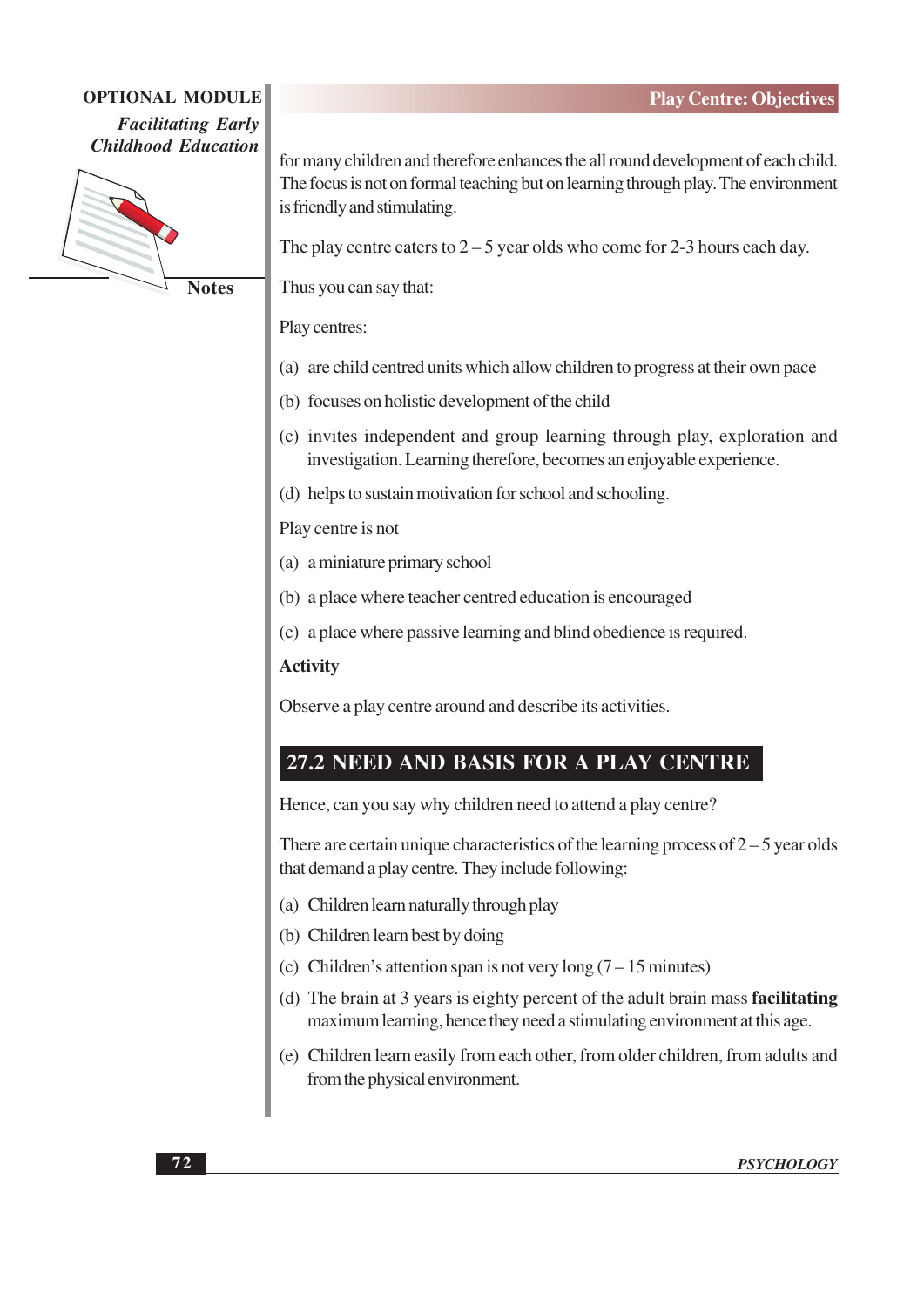

State whether True or False:

| (1) Play centre is a sports club.                                                | True/False |
|----------------------------------------------------------------------------------|------------|
| (2) Play centre involves rigid structuring and strict discipline.                | True/False |
| (3) Children learn only when adults teach them.                                  | True/False |
| (4) Play center is child centred and not teacher-centred.                        | True/False |
| (5) At a play centre children are allowed to learn at their own pace. True/False |            |
|                                                                                  |            |

### **27.3 OBJECTIVES OF A PLAY CENTRE**

By now, you must have understood the objectives and needs of play centre and how it usually works. Take a paper and pencil and write as many lines as you can. Compare your list with ours given below.

Following are the objectives of a play centre:

- (1) To provide the child opportunities to explore and experiment with a variety of activities, objects and places.
- (2) To provide opportunities for rich and positive interaction with peer group and adults.
- (3) To provide a secure and supportive environment for the holistic development of children.
- (4) To encourage active rather than passive learning in children.
- (5) To structure the experience according to the developmental level of children.
- (6) To allow children to learn and grow at their own rate without making learning stressful and yet provide enough challenges to sustain motivation and interest.
- (7) To promote self-control and discipline in the child.
- (8) To help in transition from home to formal school.

You must also be familiar with the document "New Education Policy". Following are the objectives of Early Childhood Care and Education mentioned in this document. Read them carefully and see what are the similarities and differences in the two lists.

**PSYCHOLOGY** 

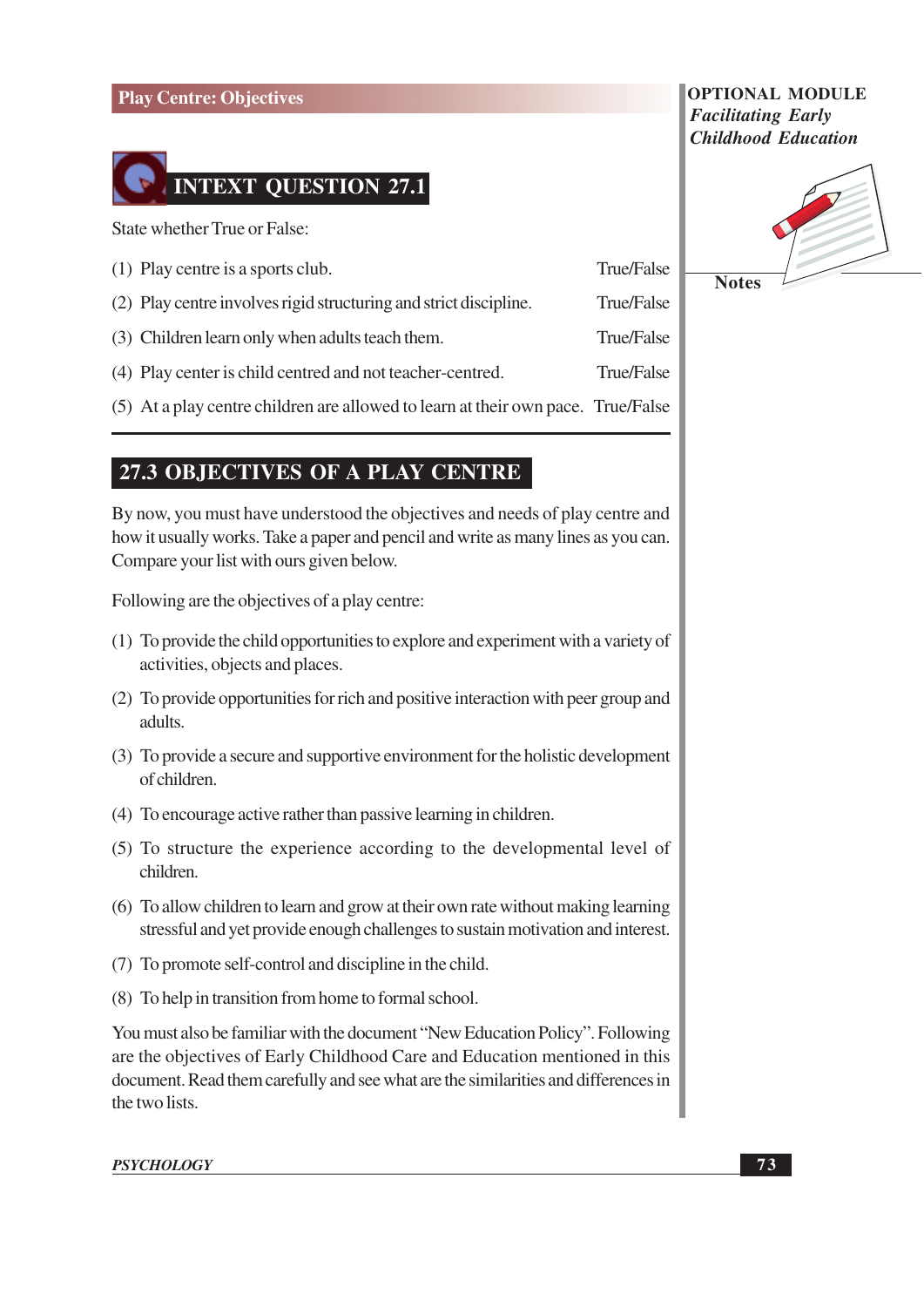

**Notes** 

### 27.4 HANDLING CHILDREN IN THE PLAY CENTRE

One of the objectives of a play centre that we have discussed is to allow children the freedom to explore the environment. You might say that to achieve this objective the child should be allowed to roam around freely. If you had 20 children in the play centre can you imagine what will happen if you were to leave everyone free to do what they liked?

Some kind of discipline is needed for the child to feel secure in any environment. Hence, s/he should be told his/her boundaries of acceptable and unacceptable behaviour. The caregiver needs to provide constant supervision and ensure that the child, while exploring, does not hurt the child or others around him/her.

There are three basic forms of discipline that can be enforced. These are as follows:

Authoritarian. Permissive and Democratic.

Let us know more about these:

Authoritarian discipline: When this kind of discipline is enforced, the child is directed what to do and what not to do and no explanations are offered. Also, the child is expected to show complete obedience. Have you seen this kind of discipline at home? Who enforces it? Do you think a caregiver in a play centre can enforce this kind of discipline? Yes, S/he can. With authoritarian discipline children will be expected to do only what the caregiver tells them and, as we said earlier, it is complete obedience without exception and question.

Children do not feel happy in this type of environment. Can you say why? Yes, You are right. They have no freedom to do things they would like to do. If children are checked too often; they do things quietly and behind the back of the caregiver. They also learn to tell lies. If children are all the time told what to do and what not to do, they become dependent. They always look for instructions and never grow  $up.$ 

**Permissive discipline:** This is exactly opposite to the authoritarian kind of discipline. The child is allowed to do whatever s/he pleases to do and whenever s/he pleases to do. There are no rules and no guidance or explanation provided. Can you tell the implications of this kind of discipline in play centre? Yes, they will get into the habit of not listening to anybody, not obeying any commands and do what they please. This type of behaviour will make them self-centred and selfish. Also, with no guidance from the caregiver, children can also go astray or pick up wrong habits.

**Democratic discipline:** This kind of discipline is in between the two we have just discussed. Can you think of some characteristics of democratic discipline? Consider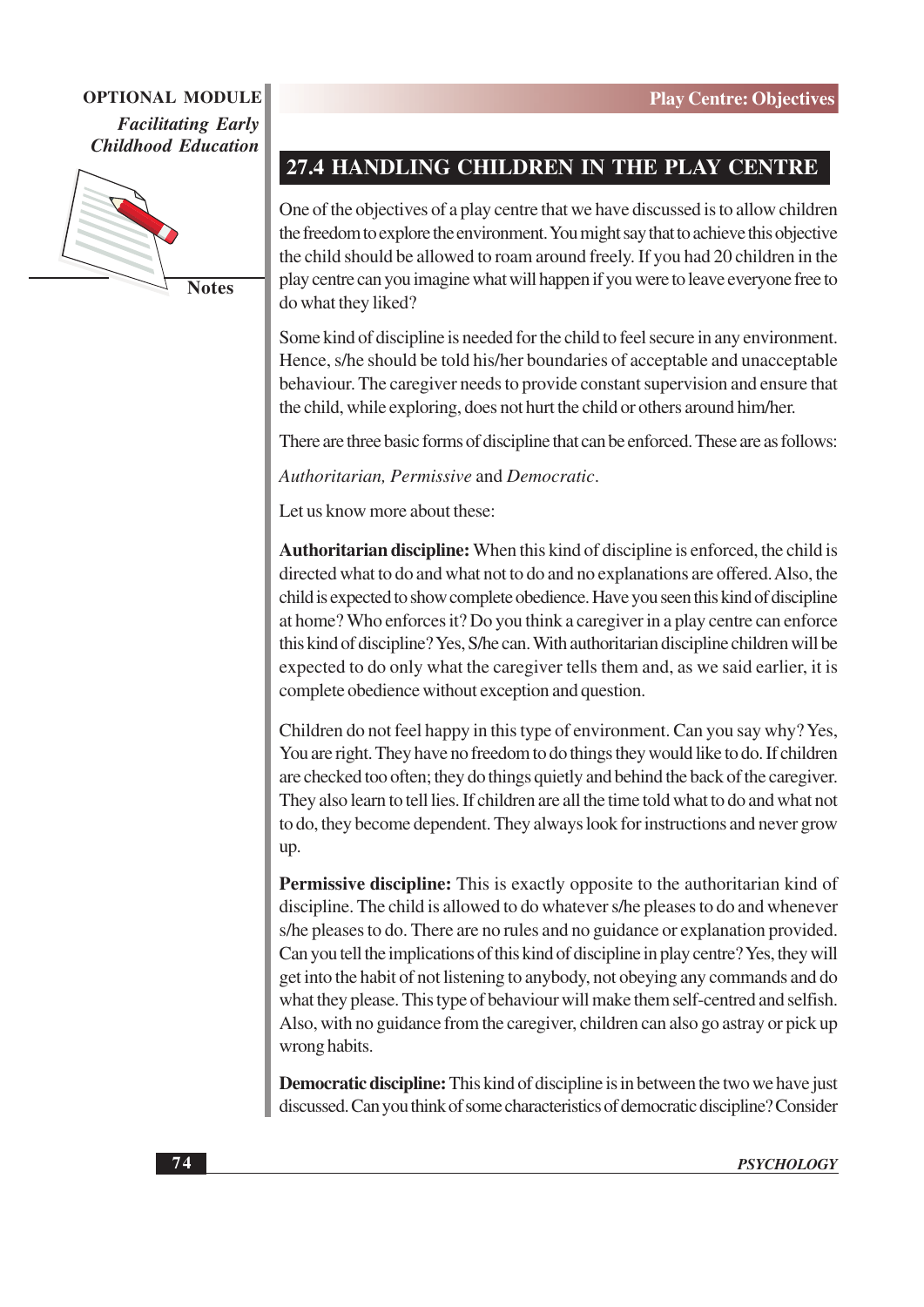the following:

- Rules are explained before they are enforced.
- Children can question rules and the same can be modified with joint consent.
- Children are allowed freedom to do things on their own but they have to ensure that they don't hurt themselves or others around.

What do you think would be the advantages of such a discipline? Yes, you are right, children would learn to obey and respect rules, develop confidence in themselves, learn to take initiative and work independently. Children also learn to take their turn, cooperate and have patience.

You may find this type of discipline in the family. Just observe any such family and see how children are disciplined.

#### **Activity**

Visit a nearby preschool/playcentre and find out its objectives from the teacher. Then evaluate these on the basis of objectives given above in the text.



- 1. State whether True or False:
	- (i) Objectives are the prerequisites for efficient running of a play centre.

True/False

- (ii) In a play centre all children should play only group games. True/False
- (iii) A secure and supportive environment is as important as the facilities to develop motor skills. True/False
- (iv) In a play centre, children are introduced to reading, writing and arithmetic. True/False
- (v) A play centre focuses on the all round development of a child. True/False
- 2. Choose the correct answer:
	- (i) Authoritarian discipline:
		- (a) demands complete obedience
		- (b) allows complete freedom
		- (c) demands little obedience and gives more freedom
		- (d) demands more obedience and gives little freedom.

#### **PSYCHOLOGY**

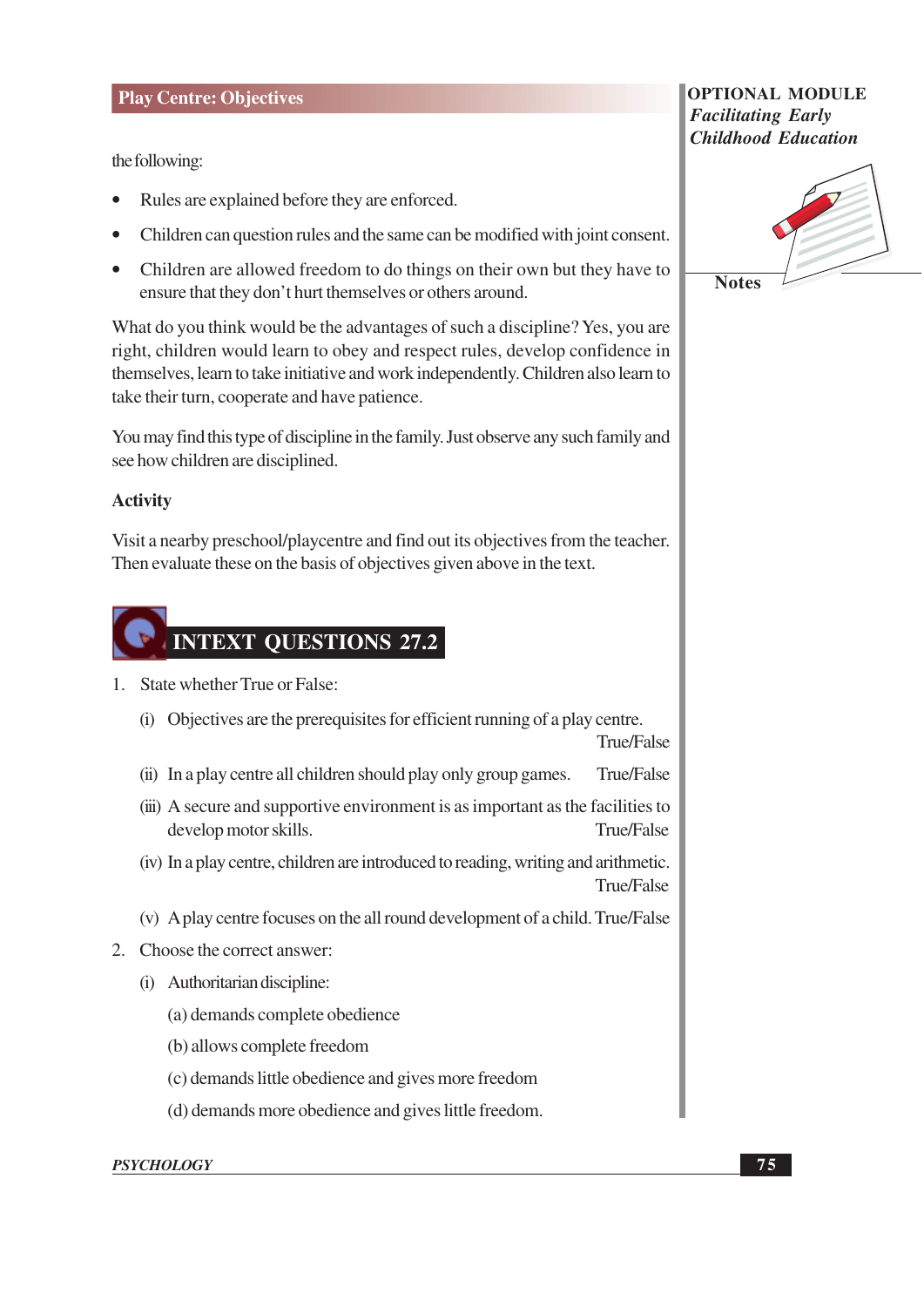

**Notes** 

- (ii) Permissive discipline: (a) demands complete obedience (b) allows complete freedom (c) demands little obedience and gives more freedom (d) demands more obedience and gives little freedom (iii) Democratic discipline: (a) demands complete obedience (b) allows complete freedom (c) demands little obedience and gives more freedom (d) demands more obedience and gives little freedom (iv) A good play centre should follow a discipline which is: (a) authoritative (b) permissive (c) democratic (d) a little of each type (v) Children would develop a habit of telling lies if the discipline is (a) authoritative (b) permissive (c) democratic (d) none of these (vi) Children would learn to take initiative if the discipline followed is: (a) authoritative (b) permissive (c) democratic (d) none of these (vii) Children develop confidence in themselves if they are brought up in discipline which is: (a) authoritative (b) permissive (c) democratic
	- (d) none of these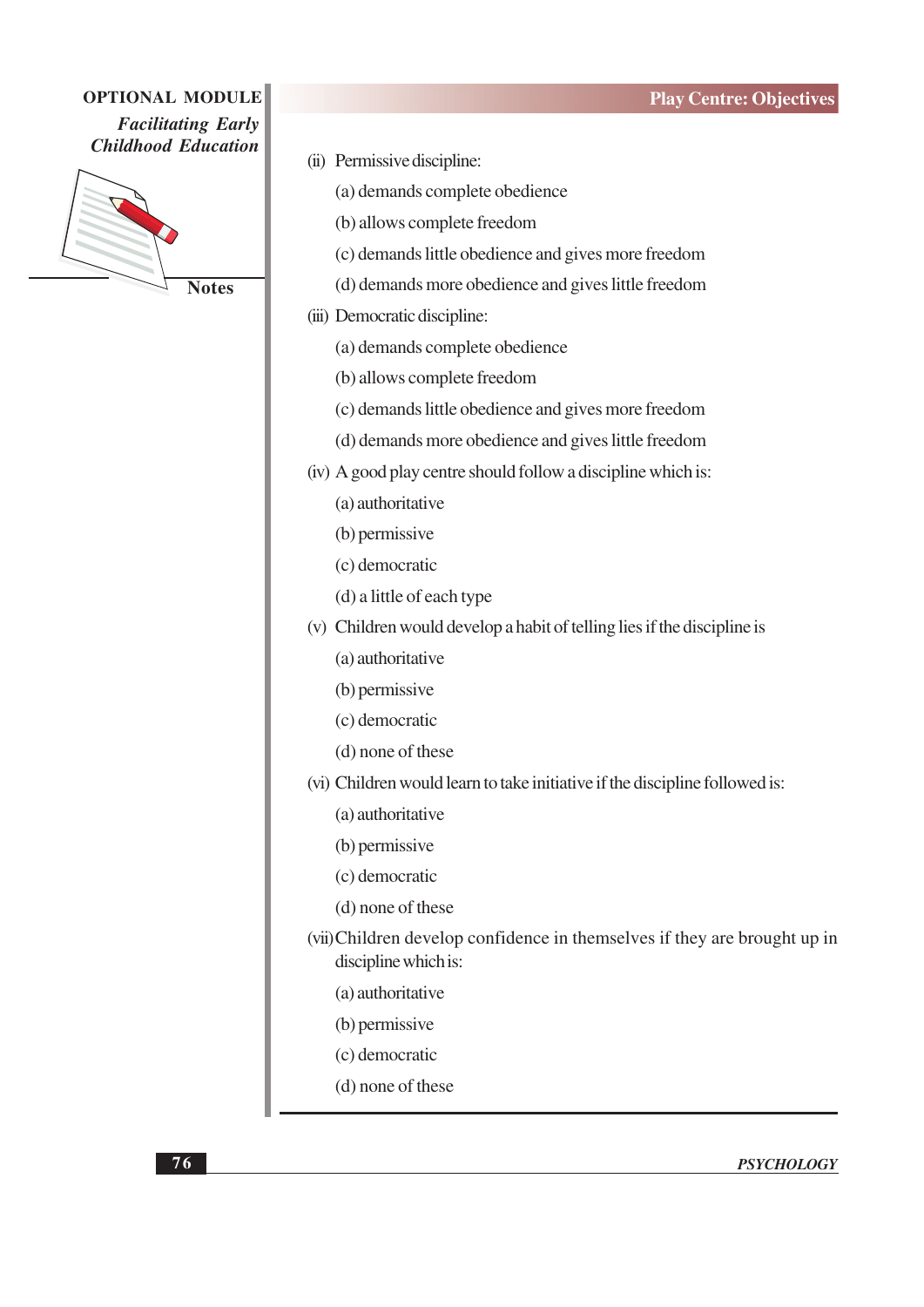### 27.5 BEHAVIOURAL PROBLEMS IN CHILDREN AT **PLAY CENTRE**

Young children often demonstrate behaviours which are inappropriate. For example, a child may be in a habit of hitting everybody else, breaking things, abusing, telling lies, etc. These are behaviours which not only harm children physically, but also make them unpopular with other children.

**Causes:** There can be many reasons why children develop these behaviours. Some are listed here:

- When children live in an environment which forbids any self-expression, they pick up behaviours which are unacceptable.
- When parents and teachers expect too much from children and they are not able to keep up expectations, they show unacceptable behavours.
- Often children learn that unacceptable behaviours are tools to get what they want. For example, the child learns that when s/he hits her/his younger siblings parents attend to her/him or when s/he cries and rolls on the floor s/he gets the toy s/he wants.
- When family environment is disturbed e.g. when parents quarrel with each other, they hit each other or when their mothers and grandmothers don't get along with each other; then children start whowing unacceptable behaviours.
- When there is a crisis in child's life for example, children show unacceptable behaviours on birth of another sibling, the death of a beloved member of the family.
- Children may also develop unacceptable behaviours because physically they are not able to cope up. This happens when they have had a long illness or when they fall sick too frequently.

The caregivers at the playcentre have to be alert and understanding. Whenever there is a child who shows unacceptable behaviour, they must act immediately. Since, very often the cause of the behaviour originates from home, they must ask for cooperation of the parents, understand the problem and develop a strategy which helps to cure the problem. Punishing and scolding or ridiculing will not help. Some of the common problem behaviours are described in Table 27.1 together with a description of what adults normally do but they should not do, and, what they should do.

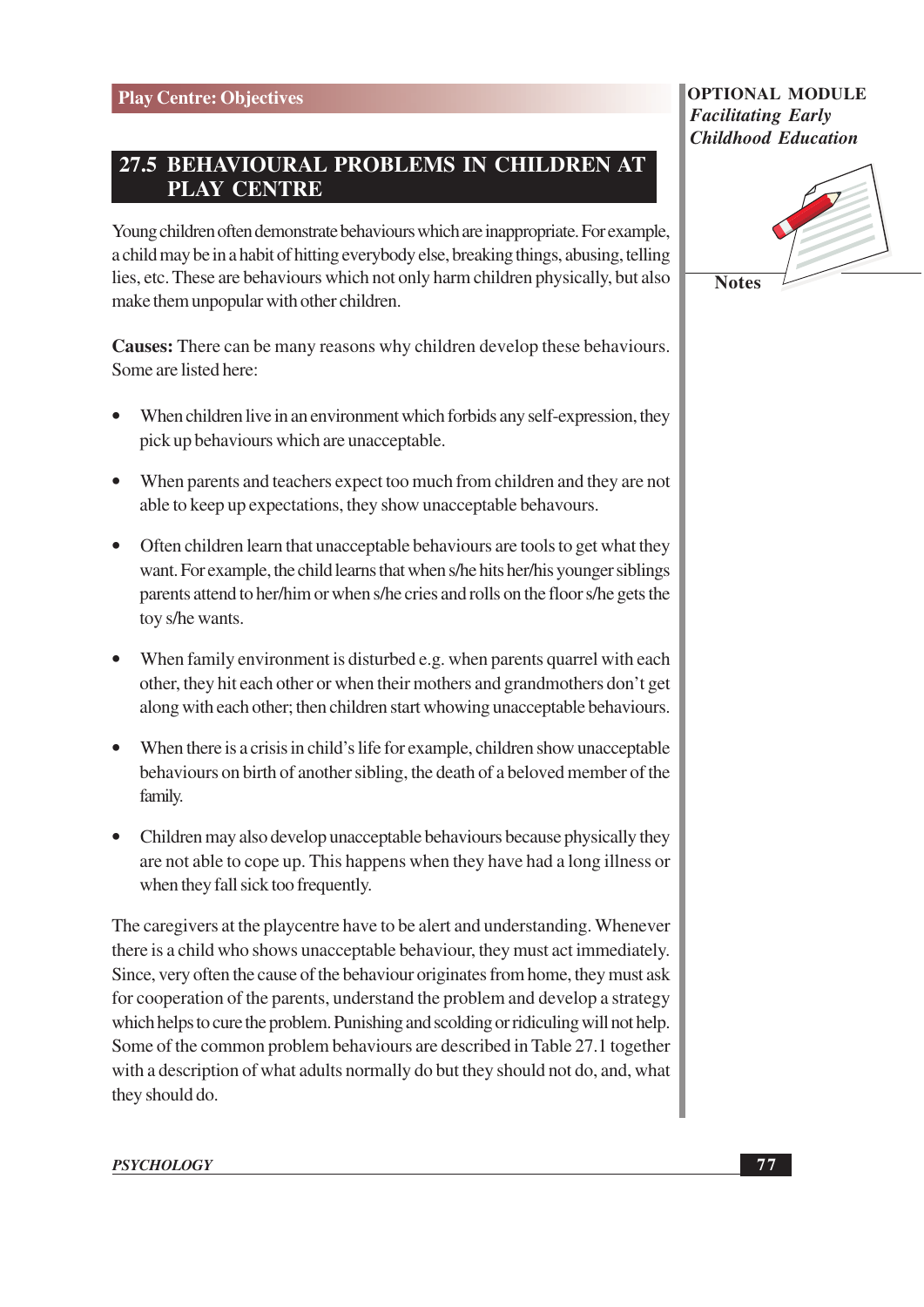### OPTIONAL MODULE **Facilitating Early Childhood Education**



**Notes** 

TABLE 27.1: Common Problem behaviour observed among young children

| <b>Behaviour</b>                           | <b>Meaning</b>                                                                                                | Do not                                                                                     | D <sub>0</sub>                                                                                                                                                 |
|--------------------------------------------|---------------------------------------------------------------------------------------------------------------|--------------------------------------------------------------------------------------------|----------------------------------------------------------------------------------------------------------------------------------------------------------------|
| (a) <b>Hurts other</b> - Anger<br>children | feeling                                                                                                       | - Punish or hurt<br>- Make him feel                                                        | - Divert attention<br>- Separate from<br>other children<br>- Help the child feel<br>loved by giving<br>other outlets for feeling                               |
| (b) Destroy<br>things                      | - Feeling of<br>helplessness<br>- Jealousy<br>- Boredom<br>- Attention<br>Seeking                             | - Scold, shout,<br>punish, spank<br>or hit                                                 | - Keep precious things<br>out of reach<br>- Provide place for play<br>- Offer low-cost<br>substitutes<br>- Divert and involve the<br>child in other activities |
| (c) Sucks the<br>thumb                     | - Need for sucking - tie fingers or<br>assurance<br>- Tiredness<br>- Hunger<br>- Dissatisfaction<br>- Boredom | love, comfort and smear them with<br>bitter medicine                                       | - Provide sucking<br>satisfaction<br>- Offer love and<br>affection<br>- Pleasurable activities<br>- Provide things needed<br>for the child                     |
| (d) Wets the<br><b>bed</b>                 | - The child is not - Threaten or<br>ready for training<br>- Fear<br>- Insecurity                              | punish<br>- Insist on prior<br>information<br>- Say you do not<br>love the child           | - Accept the child<br>as he/she is<br>- Expect accidental<br>bed-wetting<br>- Help and encourage<br>the child to become<br>confident                           |
| (e) Tells lies                             | - Fear of punish-<br>ment<br>- Exaggeration<br>- Imagination<br>- Attention<br>seeking                        | - Preach or punish - Understand the<br>or reject<br>- Make him<br>apologize<br>- Get upset | reason<br>- Give the needed<br>attention<br>- Provide opportunity<br>for enriching the<br>imagination<br>- Tell the truth                                      |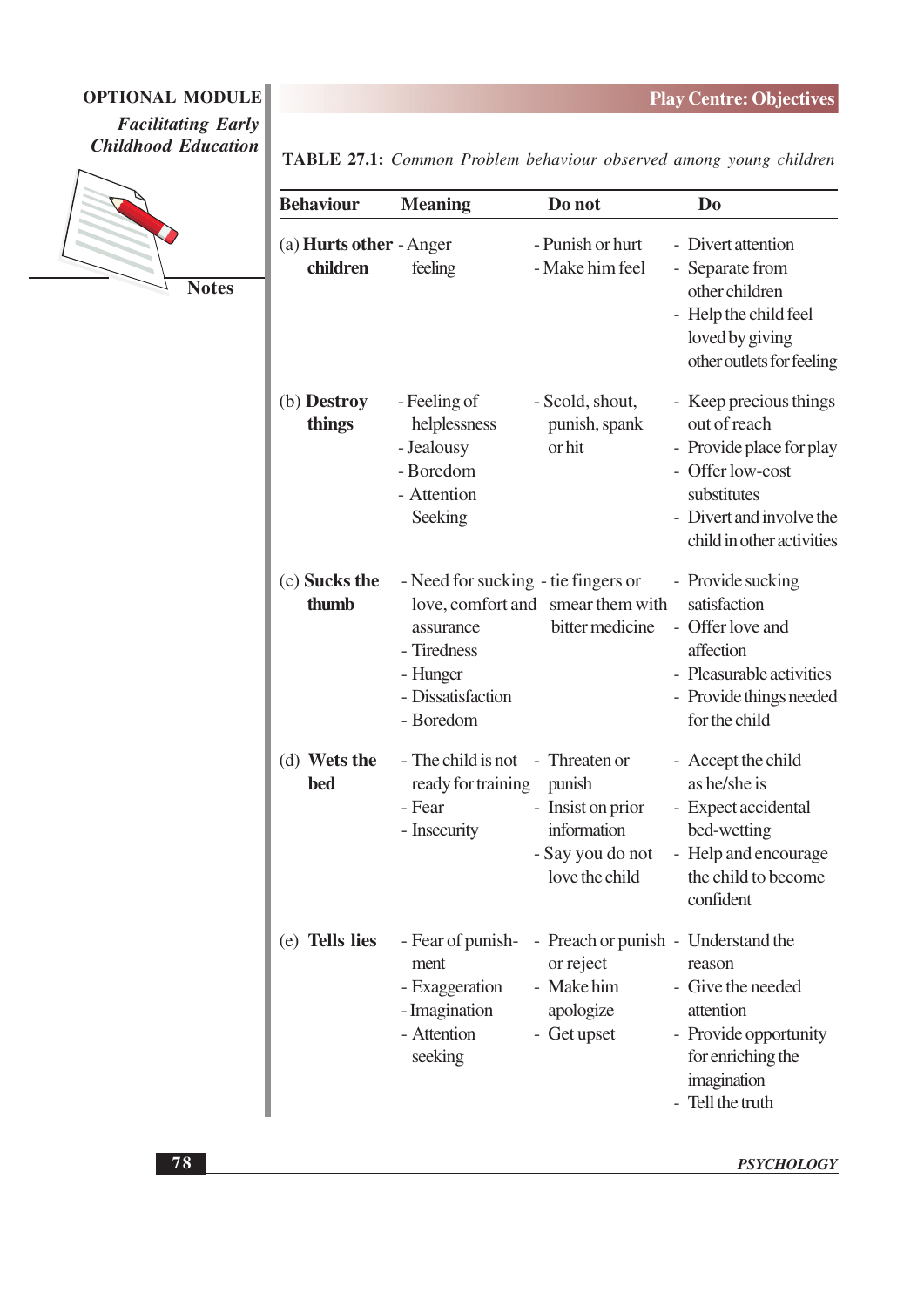| (f) | eat          | <b>Refuses to - Is not hungry</b><br>- Feels unwell<br>- Dislikes partic-<br>ular food            | - Force, punish<br>- Make a scene<br>- Reward, threaten<br>- Force to do the<br>act              | - Be calm<br>- Introduce new food<br>along with the favou-<br>rite items                                                                                                        | $\epsilon$ ni |
|-----|--------------|---------------------------------------------------------------------------------------------------|--------------------------------------------------------------------------------------------------|---------------------------------------------------------------------------------------------------------------------------------------------------------------------------------|---------------|
| (g) | <b>Fears</b> | experience<br>- Needs parent's<br>attention<br>- Feels guilty or<br>unloved                       | - Reviews painful - Force or seek<br>reason for fear,<br>shame or<br>threaten                    | - Reassure and comfort<br>- Make the environment<br>a happy one<br>- Encourage efforts<br>- Avoid fearful<br>experiences and help<br>him to help himself                        |               |
|     | (h) Steals   | - Ignorance of<br>property rights<br>- Unsatisfied<br>needs<br>- Irritation<br>- Hostile feelings | - Scold, make<br>feel bad, punish<br>or reject<br>- Cut off love<br>- Humiliate before<br>others | - Let the child own<br>things and get a sense<br>of ownership<br>- Be kind, understand-<br>ing and not too strict.<br>- Provide creative<br>outlets<br>- Help make real friends |               |

#### **Activity**

Observe two children in your neighbourhood to identify any problem behaviour in them. Observe how close the behaviours are to the descriptions given above. Also observe how parents handle these behaviours of their children.



- 1. Fill in the blanks:
	- (i) The child is provided with no guidance in discipline.
	- (ii) \_\_\_\_\_\_\_\_\_\_\_\_\_\_\_\_\_\_\_\_\_\_\_\_discipline is most beneficial for the child because it allows freedom of expression.
	- (iii) In discipline parents rule by authority rather than reason.
	- behaviour.
	-

#### **PSYCHOLOGY**

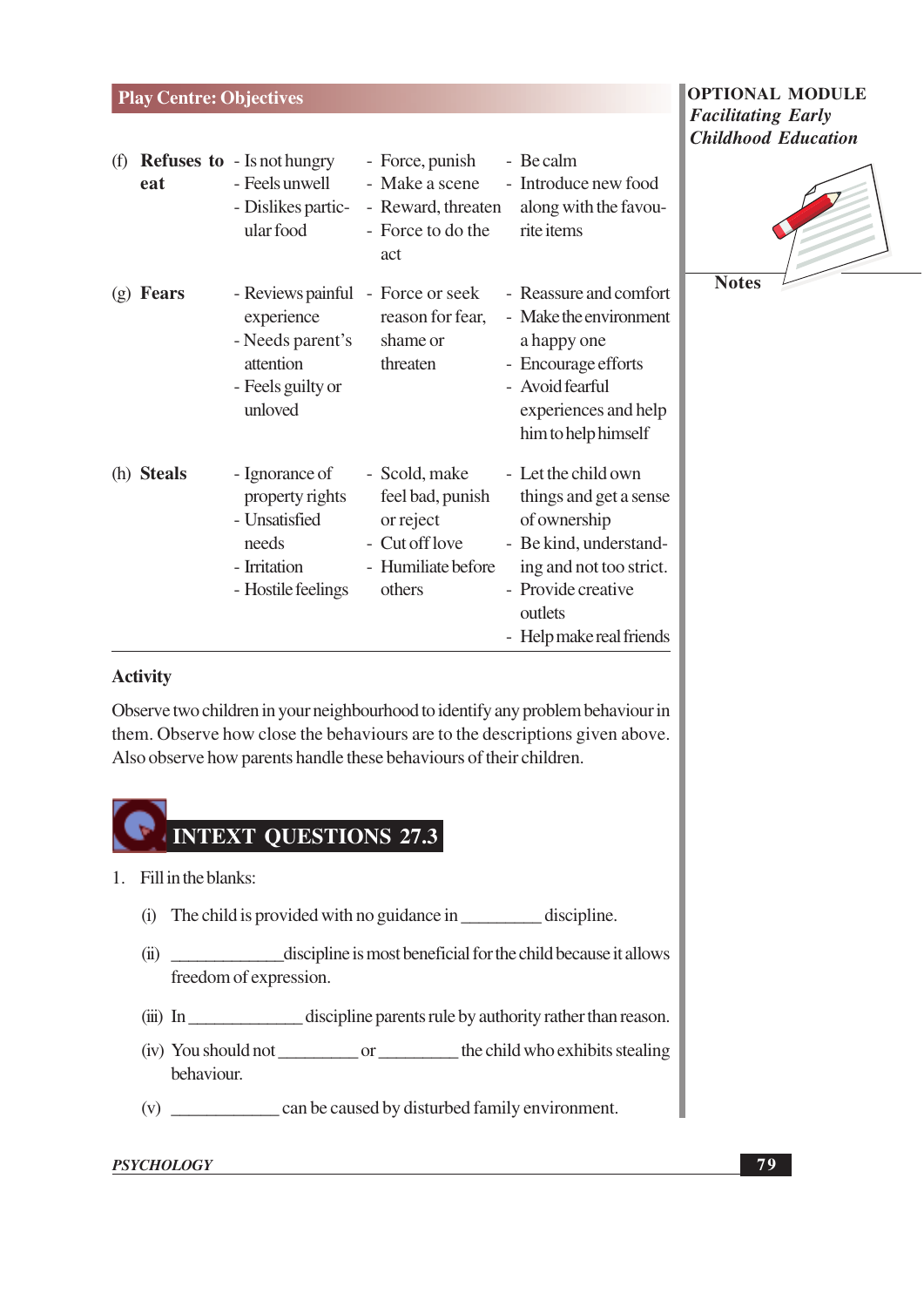

**Notes** 

- Choose the correct answer: 2.
	- (i) Children develop unacceptable behaviour if the environment is:

(a) forbidding

 $(b)$  free

(c) forbidding and free

(d) none of the above

(ii) Punishing and ridiculing a child are used in:

(a) authoritarian discipline

(b) democratic discipline

- (c) permissive discipline
- (d) all the above mentioned disciplines
- (iii) A child sucks her thumb because s/he is:

(a) bored

(b) insecure

(c) scared

(d) asking for attention

(iv) A child wets the bed because s/he is:

(a) bored

(b) insecure

(c) scared

(d) asking for attention

(v) A child tells lies because s/he is:

(a) bored

(b) insecure

(c) scared

(d) asking for attention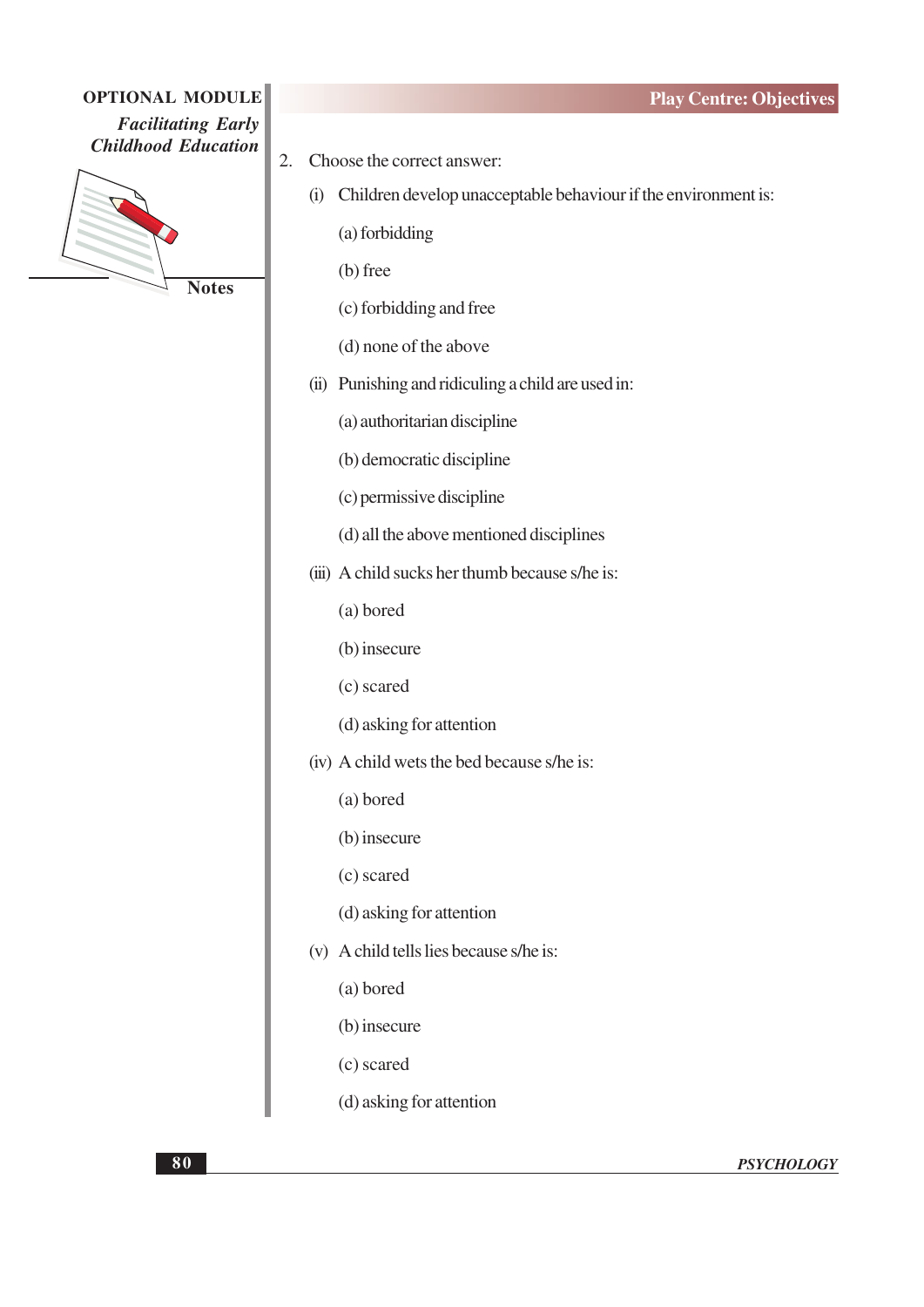- (vi) A child destroys things because s/he is:
	- (a) bored
	- (b) insecure
	- (c) scared
	- (d) asking for attention
- (vii) A child steals when s/he is:
	- (a) bored
	- (b) insecure
	- (c) scared
	- (d) hostile

(viii) A child refuses to eat too often because s/he is:

- (a) bored
- (b) insecure
- (c) hostile
- $(d)$  unwell

# **WHAT YOU HAVE LEARNT**

| What is play centre (meaning and characteristics)?                                                                                                                                  |                                                                                                                                                                                                                                                            |                                           |                                               |  |
|-------------------------------------------------------------------------------------------------------------------------------------------------------------------------------------|------------------------------------------------------------------------------------------------------------------------------------------------------------------------------------------------------------------------------------------------------------|-------------------------------------------|-----------------------------------------------|--|
| Need and<br><b>Basis</b>                                                                                                                                                            | Objective                                                                                                                                                                                                                                                  | <b>Handling</b><br><b>Children</b>        | <b>Behaviour</b><br>Problems<br>in children   |  |
| - play is child's way<br>of learning<br>- short attention<br>span<br>brain growth<br>learn from each<br>other<br>sustain motivation<br>$\overline{a}$<br>- continuous<br>evaluation | - enhance all round<br>development<br>- opportunities for learning<br>- learn healthy habits<br>- aesthetic appreciation<br>- socio-emotional maturity<br>intellectual stimulation<br>secure environment<br>improve expression<br>- encourage independence | authoritarion<br>permissive<br>democratic | causes<br>types<br>-<br>- ways of<br>handling |  |